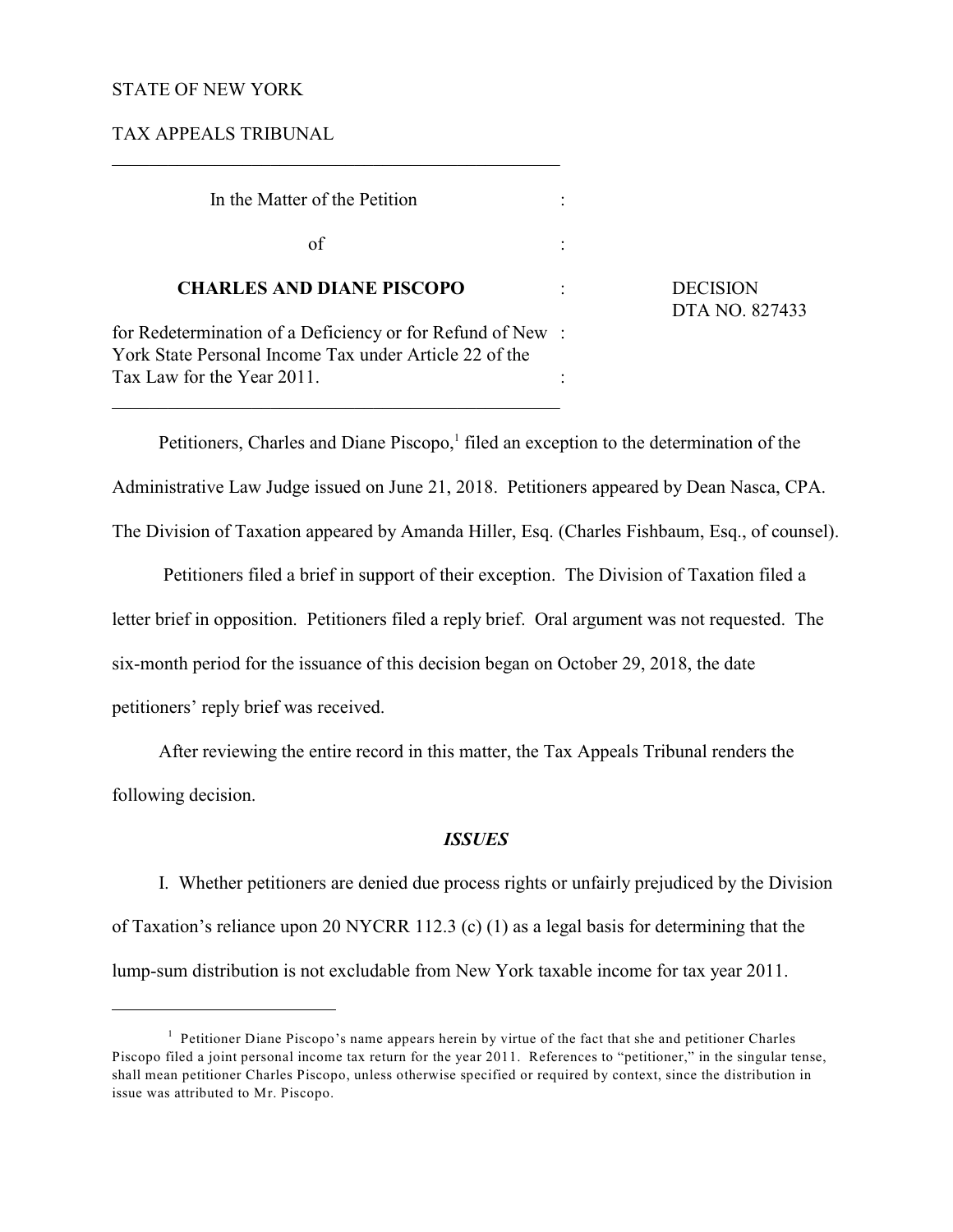II. Whether the Division of Taxation properly determined that a lump-sum distribution received by petitioner in 2011, from an Internal Revenue Code § 457 deferred compensation plan, does not qualify for the New York State pension and annuity subtraction provided for in Tax Law  $\S 612$  (c) (3) (i).

# *FINDINGS OF FACT*<sup>2</sup>

We find the facts as determined by the Administrative Law Judge except for findings of fact 3, 4, 7, 9 and 11 which have been modified to more fully and accurately reflect the record. The Administrative Law Judge's findings of fact and the modified findings of fact are set forth below.

1. In 2011, petitioner received a lump-sum distribution of \$133,349.00 from an Internal Revenue Code (IRC) (26 USC) § 457 deferred compensation plan administered by Fascore Institutional Services (Fascore) for petitioner's employer, the City of New York (the 457 plan).

2. During his employment as a fireman with the City of New York from July 5, 1988 until he sustained a disability leading to his retirement on July 29, 2001, petitioner participated in the 457 plan that he established, opting to defer a portion of his salary pursuant to the provisions of IRC (26 USC) § 457, which governs deferred compensation plans for state and local governments.

3. Petitioner received a form 1099-R for a 2011 distribution and it was designated as a total distribution from the 457 plan in the amount of \$133,348.56 (the distribution). He was age 53 at the time of the distribution. The form 1099-R was issued by Fascore, although appearing on the form on the line directly below the line indicating that Fascore was the issuer were the

 $2$  We note that petitioners and the Division waived a hearing, and agreed to submit the matter for determination based on documents and briefs to be submitted to the Administrative Law Judge (*see* 20 NYCRR 3000.12).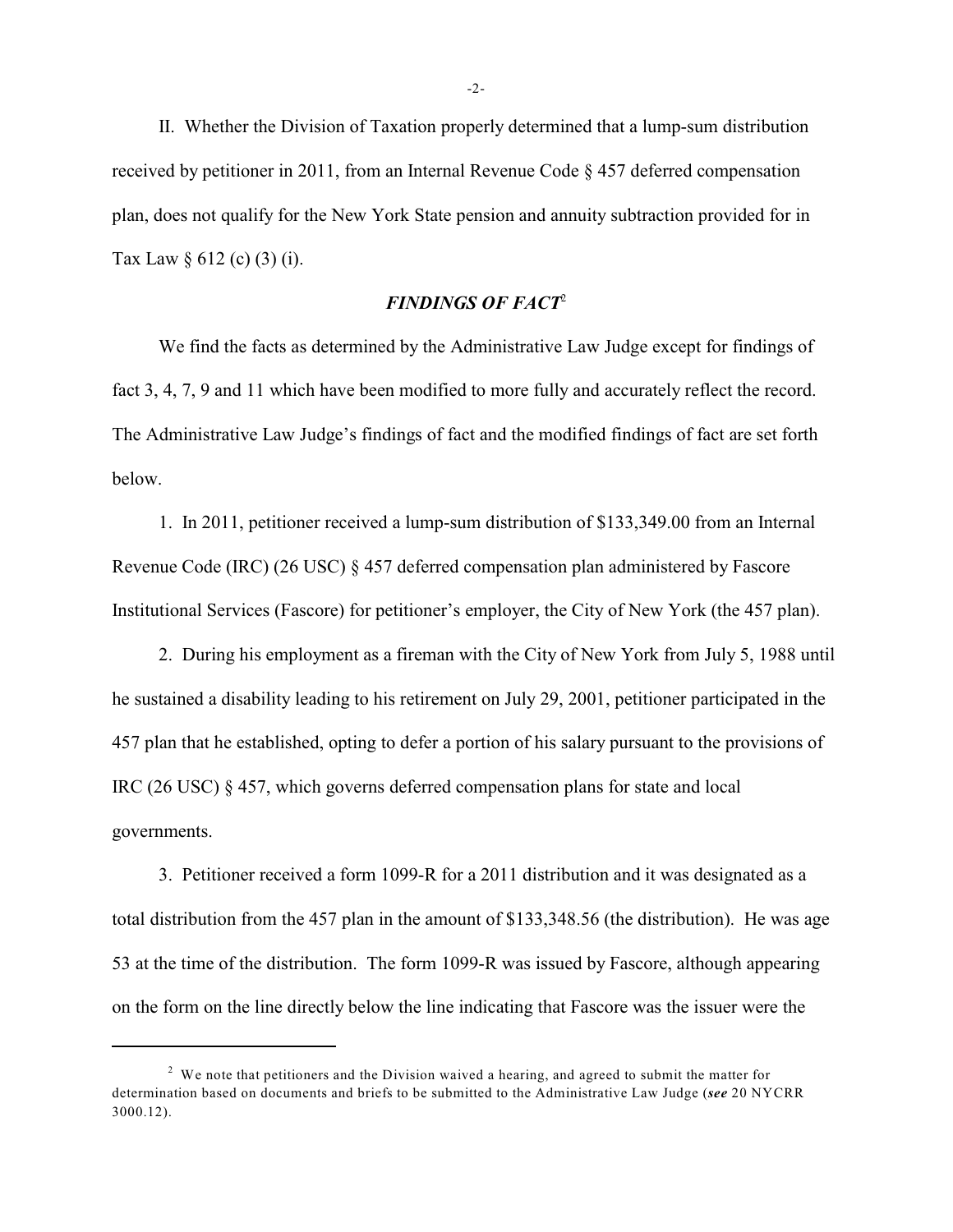words "New York City Deferred Comp." The electronic funds transfer (EFT) withdrawal confirmation received by petitioner regarding the distribution was issued by the Office of Labor Relations of the City of New York and does not mention Fascore.

4. Petitioner reported the distribution in the amount of \$133,349.00 (rounded up from

\$133,348.56) as taxable pension on line 10 of his form IT-201, New York State resident income

tax return, for 2011.

5. Petitioner claimed a New York subtraction on his 2011 return on line 26, for

\$133,349.00, as a pension of New York State and local government.

6. The Division of Taxation (Division) selected petitioners' 2011 income tax return for

review and issued a statement of proposed audit changes dated October 10, 2014, with the

following explanation, in pertinent part:

"We recomputed your New York taxable income.

The pension and annuity income exclusion claimed on line 26 of your return has been adjusted or disallowed.

Our records indicate that your pension and annuity income distribution from Fascore Institutional Services does not qualify as a state, local, or government pension and therefore cannot be fully excluded as a state, local or government  $[sic]$ .

Distributions from Fascore Institutional Services qualify for an exclusion of up to \$20,000.00 when you are age 59<sup>1</sup>/<sub>2</sub> or older at the time the distribution is received.

Your pension exclusion, for the tax year 2011, are [sic] summarized below: Changed Item(s) Shown on Return Corrected exclusion Net change Public pensions exclusion on line 26 133,349.00 0.00 (133,349.00)"

The computational summary of tax due reflecting the corrected exclusion resulted in

additional tax assessed of \$9,541.03 plus interest.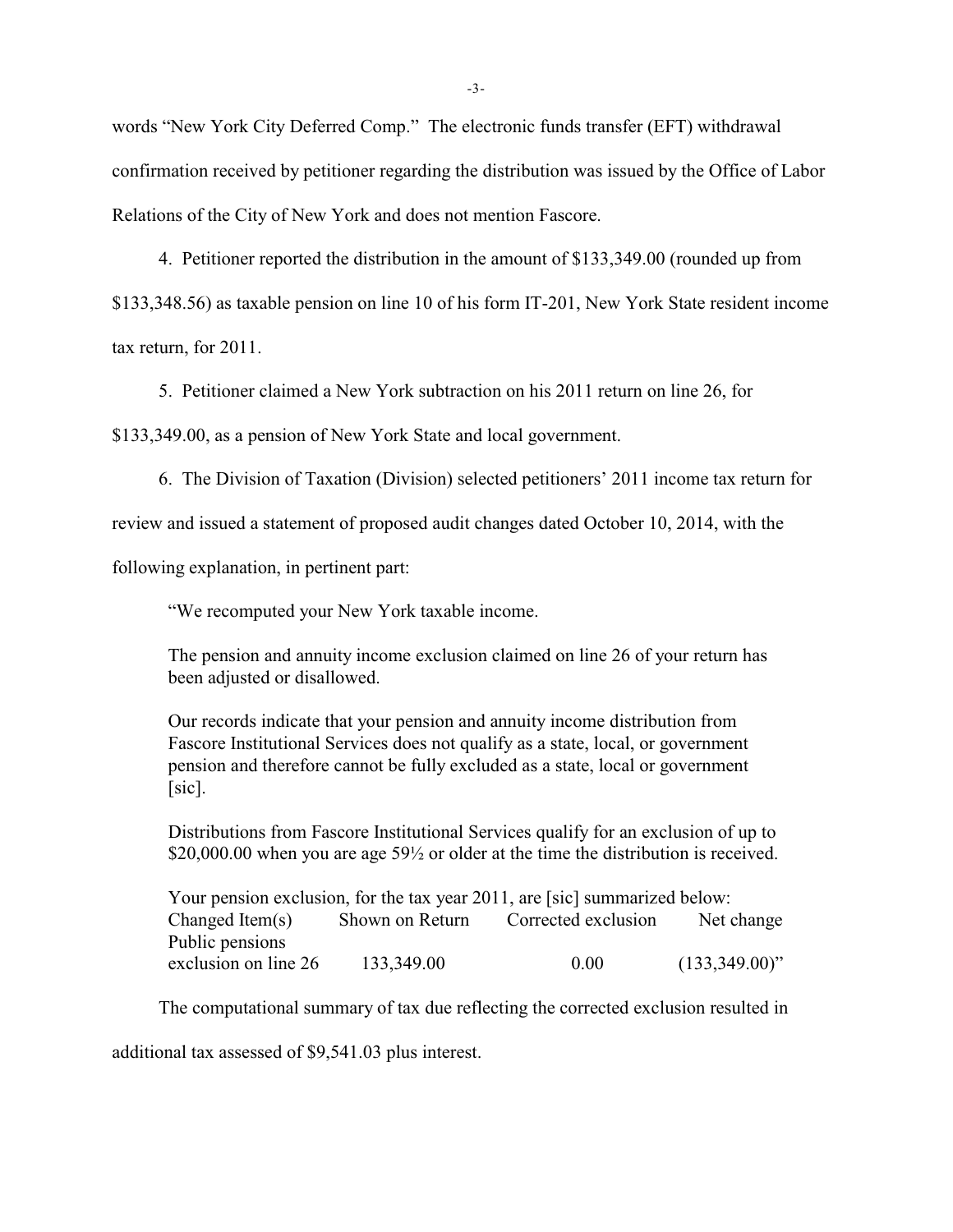7. In correspondence dated November 3, 2014, petitioners' representative responded to the statement of proposed audit changes by indicating that he disagreed with the Division's adjustment to the 2011 return, based upon his interpretation of the instructions for line 26 of the New York State income tax return, which read as follows, in part:

"You may not subtract (1) pension payments or return of contributions that were attributable to your employment by an employer other than a New York public employer, such as a private university, and any portion attributable to contributions you make to a supplemental annuity plan which was funded through a salary reduction program, or (2) periodic distributions from government (IRC section 457) deferred compensation plans."

In the correspondence it was explained by petitioners' representative that as petitioner received a lump-sum distribution from a public employer, the exclusion should be allowed.

8. The Division responded to the petitioner's inquiry in correspondence dated January 20,

2015, as follows, in part:

"We have reviewed the information you sent in response to the assessment.

A review of our records indicates that the above assessment(s) was correctly prepared and is, therefore, sustained.

Distributions received from New York State/New York City Deferred Compensatio [sic] Plans (government section 457 plans) do not qualify as a New York State, loca [sic] governments, or federal government pension, and cannot be fully excluded on line 26 of your New York State tax return."

9. The Division issued a notice of deficiency to petitioner dated February 13, 2015,

referencing the statement of proposed audit changes, assessing tax due of \$9,541.03 plus interest

of \$2,253.49. The notice indicated that the notice of proposed audit adjustment set forth a

"detailed computation of the additional amount due."

10. A conciliation conference was held on September 3, 2015, and the statutory notice was

sustained by conciliation order CMS No. 266461, dated October 23, 2015.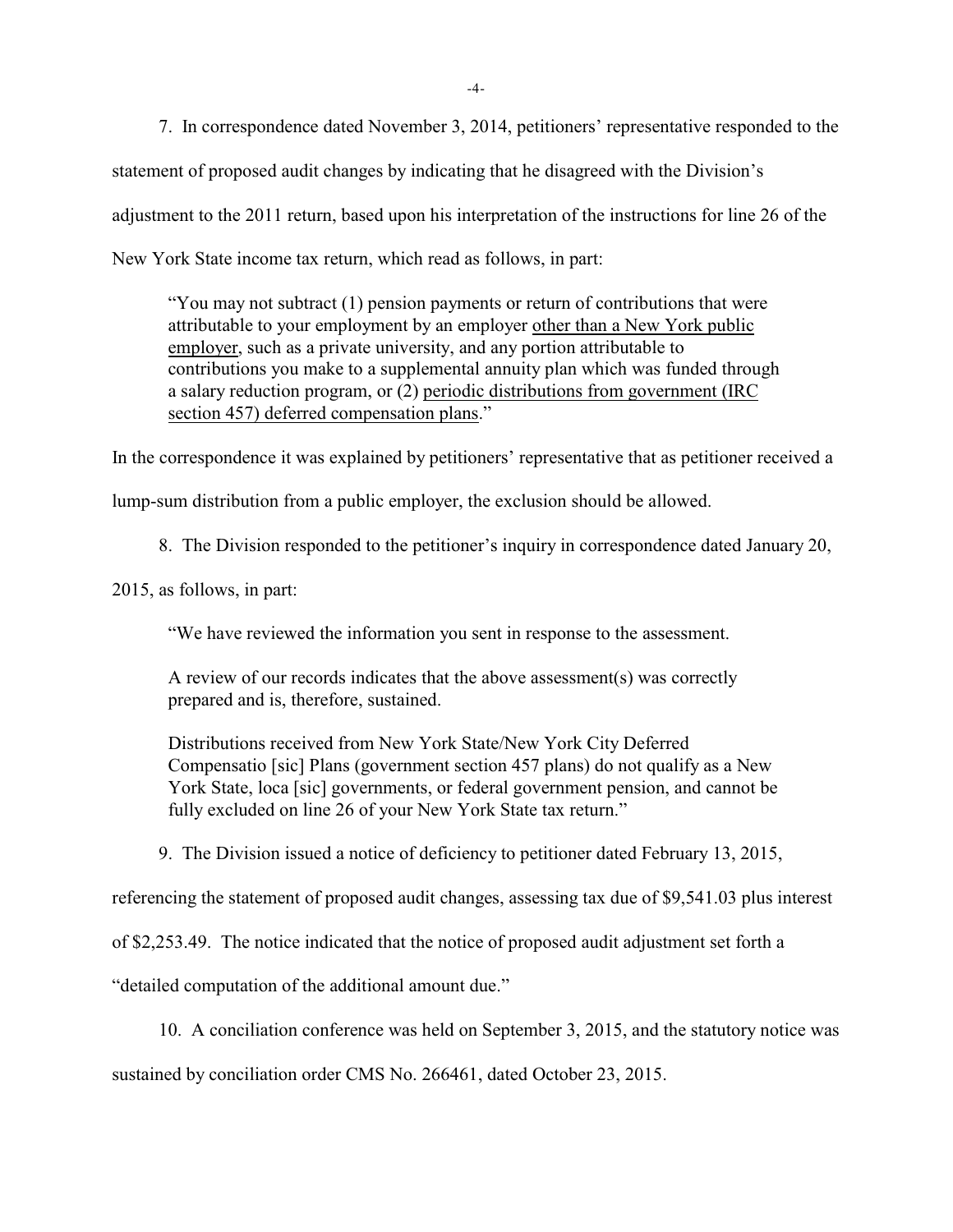11. A timely petition was filed with the Division of Tax Appeals on January 14, 2016, protesting the conciliation order. In its answer to the petition, the Division stated that in its statement of proposed audit changes it indicated, among other things, that:

"the distribution of funds received by Petitioners from Fascore International Services did not qualify for a public pension subtraction because public pension subtractions require that funds be received from a public pension plan, and Fascore International Services, the distributor of such funds, is not a public pension plan."

12. The Division's submission of documents in this matter included the affidavit

of Debra Moseley, a Tax Technician 2 with the Division (Moseley Affidavit), whose

responsibilities include reviewing and processing New York State personal income tax

returns, conducting audits, resolving protests, and other such tasks, in connection with,

among other programs, the pension exclusion audit program. She indicated that, after

petitioners' return for 2011 was selected for review, the Division determined that:

". . . the [distribution] did not qualify for the public pension exclusion because Fascore is not the State of New York, its political subdivision or agency or the Federal government, and no portion of the Distribution was actually contributed to (rather than merely being deemed contributed to) by the State of New York, its political subdivisions or agency or the Federal government, as required by 20 NYCRR 112.3(c)."

13. With the submission of its brief, the Division requested that official notice be

taken of three documents:

a. The City of New York Deferred Compensation Plan/New York City Employees IRA Comprehensive Annual Financial Report for the fiscal years ended December 31, 2013 and 2014 (the annual report);

b. the New York City Deferred Compensation Plan, Summary Guide of 457 &  $401(k)$  Plan Provisions (summary guide);<sup>3</sup> and

<sup>&</sup>lt;sup>3</sup> The State Administrative Procedure Act § 306 (4) permits the taking of official notice in administrative proceedings if judicial notice could be taken. A court may only take judicial notice of particular facts if the items are of common knowledge or are determinable by referring to a source of indisputable accuracy (*Matter of Crater Club v Adirondack Park Agency*, 86 AD2d 714 [3d Dept 1982], *affd* 57 NY2d 990 [1982]). Courts today will often judicially notice matters of public record (Fisch on New York Evidence, § 1063 at 600 [2d ed]). As evidence of the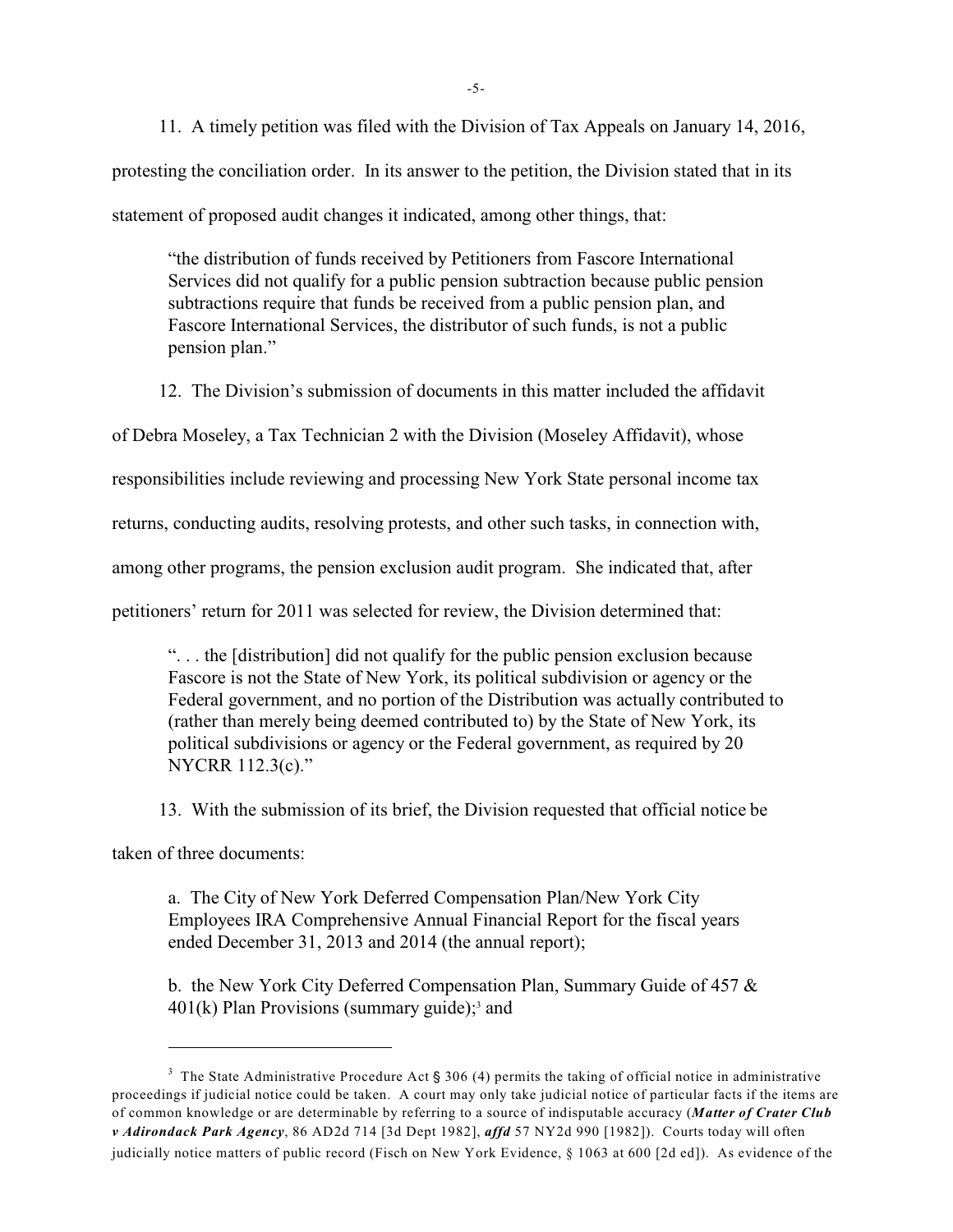c. form IT-201-I, instructions for form IT-201, full-year resident income tax return, for tax year 2011 (instructions).<sup>4</sup>

# *THE DETERMINATION OF THE ADMINISTRATIVE LAW JUDGE*

The Administrative Law Judge began by noting that the adjusted gross income of a New York State resident is federal adjusted gross income (federal AGI) with certain modifications. The Administrative Law Judge explained that Tax Law  $\S 612$  (c) (3) (i) allows taxpayers to subtract pensions paid to public officers and employees of New York State in reaching their New York State adjusted gross income (public pension subtraction).

The Administrative Law Judge then stated that the relevant regulation, 20 NYCRR 112.3, requires that the public employer by whom the taxpayer was employed must contribute at least a portion of the pension benefits paid, in order for those benefits to qualify for the public pension subtraction. The Administrative Law Judge concluded that as there was no proof in the record that New York City had in any manner contributed to petitioner's 457 plan, the distribution did not qualify for the public pension subtraction.

The Administrative Law Judge agreed with petitioners that distributions from deferred compensation plans are currently characterized as pension or annuity income rather than deferred

type of contractual arrangement and an accurate source of the agreement between New York City and its employees, and a matter of public record, the annual report and summary guide are officially noticed. The annual report and summary guide are officially noticed merely to provide a reference to the general information of the deferred compensation plan and the timing of when the IRC (26 USC)  $\S$  401 (a) program was added to the deferred compensation plan for New York City employees. According to the annual report, the deferred compensation plan was an umbrella program for three defined contribution plans, including an IRC (26 USC) § 401 (a) qualified pension plan component that was referred to as a savings incentive program, to which employer contributions were made. However, this addition was not made to the plan until 2007, after petitioner retired. There is no evidence in the record that any employer contributions were made to petitioner's deferred compensation plan. It is noted that the annual report submitted into evidence covers fiscal years ended December 31, 2013 and 2014, and to the extent the 401 (a) component, funded with employer contributions, was not added to the plan or available to petitioner prior to his retirement in 2001, the documents are relevant and noticed, even though the annual report and summary guide are not from 2011, the year of the distribution.

Pursuant to the State Administrative Procedure Act § 306 (4) (*see* footnote 3), official notice of the New <sup>4</sup> York State instructions for form IT-201 for 2011 is taken since it is determinable from a source of indisputable accuracy and is a matter of public record.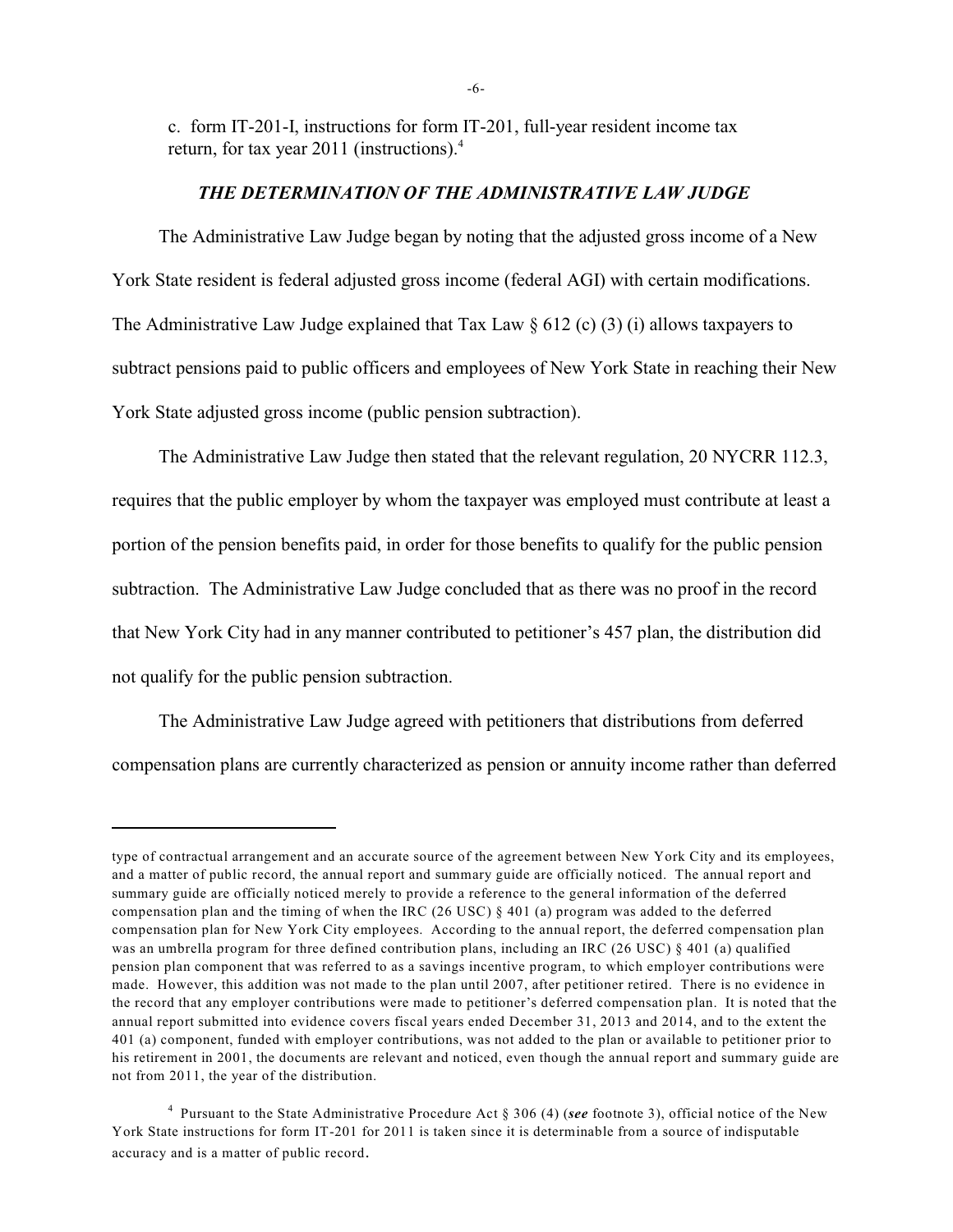wages as they were in the past. However, the Administrative Law Judge determined that there remains a difference between pension income and pension income that qualifies for the public pension subtraction and, in this instance, petitioners did not prove that the distribution qualified for the public pension subtraction as further defined by 20 NYCRR 112.3.

The Administrative Law Judge also addressed petitioners' argument that the 2011 form IT-201 instructions for line 26 require that the distribution be subtracted, by concluding that as the distribution was not from a public pension, the detailed instructions for line 26 simply did not apply. Finally, the Administrative Law Judge noted that petitioner had made a mistake of law from which there is no relief.

### *ARGUMENTS ON EXCEPTION*

Petitioners argue that the Division's assertion that the distribution does not meet the requirements of 20 NYCRR 112.3, in particular the requirement that New York City must have actually contributed to the 457 plan for the distribution to qualify for the public pension subtraction, should be stricken from the record. Petitioners state that the Division first mentioned its reliance on 20 NYCRR 112.3 (c) in an affidavit submitted as evidence before the Administrative Law Judge. Petitioners contend that prior to that, the Division had stated its position simply as Fascore was not a public pension plan. Accordingly, petitioners initially assert that there was no rational basis for the issuance of the notice of deficiency. Petitioners also urge that the Division's reliance on 20 NYCRR 112.3 constitutes a new issue and that the Division made no motion to conform the pleadings to the evidence as required by this Tribunal's Rules of Practice and Procedure (the Rules). Furthermore, petitioners argue that this reliance constitutes an affirmative defense and, accordingly, was required to be set forth in the Division's answer to the petition.

-7-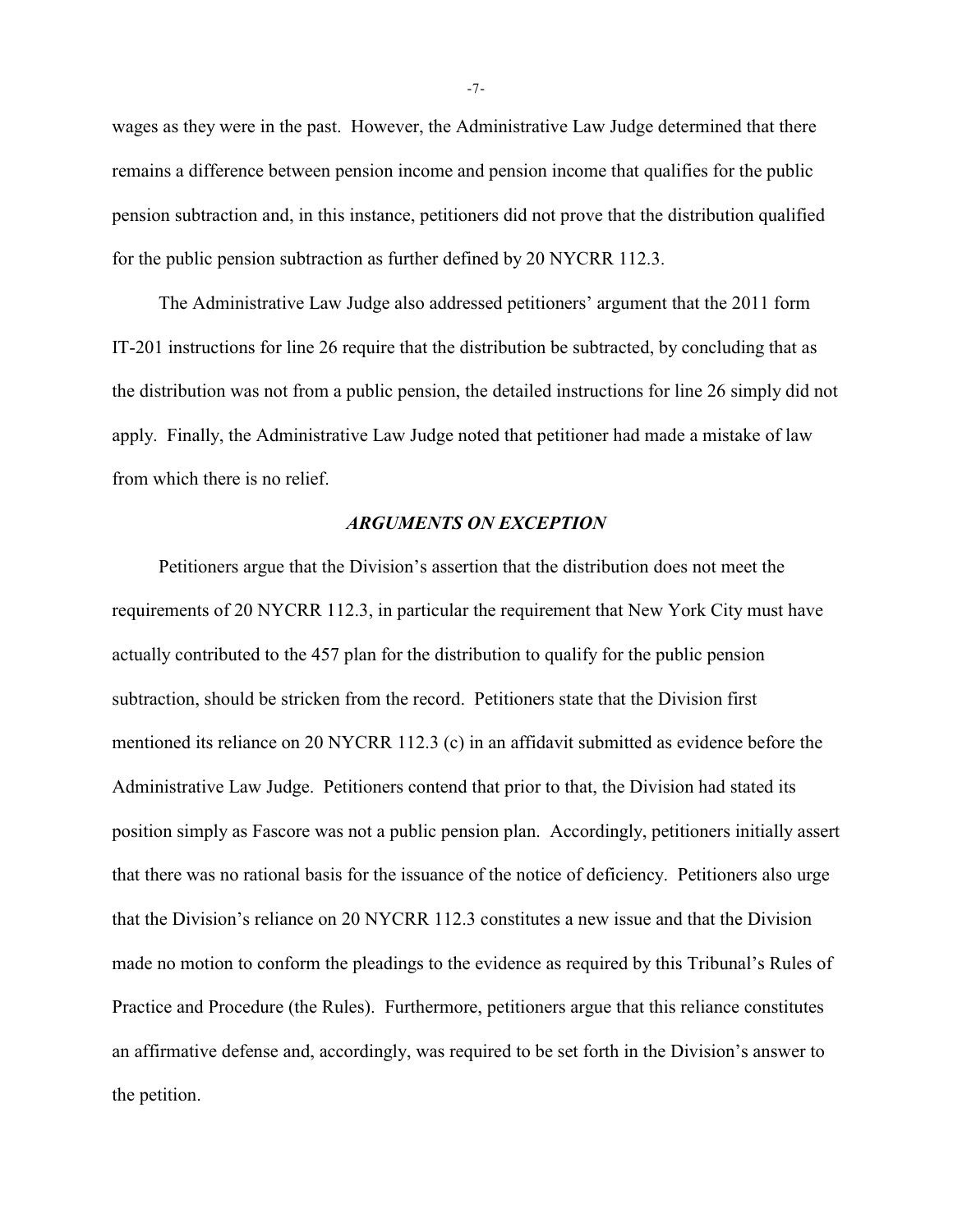With regard to the distribution, petitioners assert that as (1) only the City of New York appears on its EFT withdrawal confirmation statement and (2) the 1099-R issued lists both Fascore and New York City Deferred Comp., it is clear that petitioner received the distribution from the City of New York.

Thus, petitioners assert that, if the Division's only argument is that Fascore is not a public pension plan, the notice of deficiency should be canceled.

Petitioners point to IRC (26 USC) § 457 and TSB-M-02(9)I ("New York Tax Treatment of Distributions and Rollovers Relating to Government IRC Section 457 Deferred Compensation Plans" [October 17, 2003]) as requiring this Tribunal to find that the 457 plan is a pension plan, and thus that the distribution qualifies for the public pension subtraction. Furthermore, petitioners point to the 2011 instructions for line 26 of form IT-201, which state that taxpayers cannot subtract pension payments from other than New York public employers or periodic distributions from government deferred compensation plans. Petitioners argue that as petitioner received a lump-sum distribution from the City of New York, the instructions also lead to the conclusion that the distribution qualifies for the public pension subtraction.

The Division argues that the only issue is whether the City of New York contributed to the 457 plan prior the distribution to petitioner. The Division urges that this Tribunal find that there is no evidence in the record to support a finding that any public employer ever contributed to the 457 plan and that, therefore, the distribution does not qualify for the public pension subtraction and the notice of deficiency should be sustained.

The Division argues that it did not change its legal theory and thus petitioners' due process rights were not violated, nor were petitioners unfairly prejudiced. In response to several other of petitioners' arguments, the Division asserts that: (1) the Division was not required to move to

-8-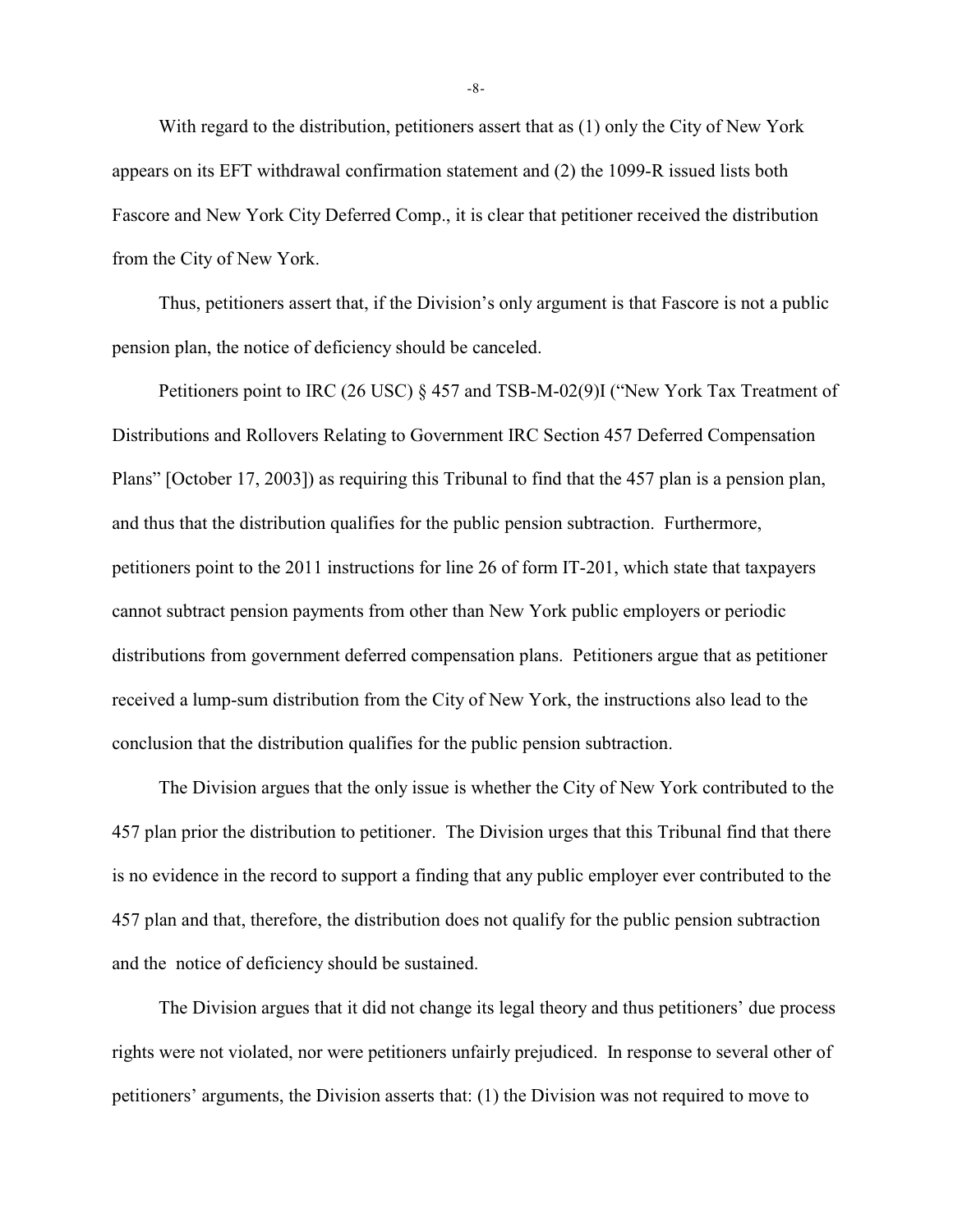amend the pleadings in this matter; (2) the Division did not fail to raise an affirmative defense because there are no affirmative defenses at issue; and (3) the question of what entity actually paid the distribution to petitioner is not relevant to a decision in this case, as the question is whether a public employer contributed to the 457 plan.

Finally, the Division asserts that petitioners' argument that the notice of deficiency was issued without a rational basis is meritless as the Division met its burden of proving a rational basis by offering the sworn testimony that the notice of deficiency "was issued based upon a lack of sufficient information to verify the claimed public pension exclusion." The Division concludes that it was therefore petitioners' burden to present evidence to show errors in the notice of deficiency, which they failed to do.

#### *OPINION*

Initially, we address petitioners' arguments that the Division had no rational basis for the issuance of the notice of deficiency and that petitioners' due process rights under the United States and New York State Constitutions were violated by the inaction of the Division in not setting forth its reliance on 20 NYCRR 112.3 (c) until the submission of its documents to the Administrative Law Judge.

We begin by noting that "[t]he Division does not have an affirmative burden to establish the rational basis for its assessment" (*Matter of Hemrajani*, Tax Appeals Tribunal, August 19, 1993). Rather, as noted by this Tribunal in *Matter of Metzger* (Tax Appeals Tribunal, February 11, 1993) "[a] presumption of correctness attaches to an assessment issued by the Division which, in itself, provides the rational basis, so long as no evidence is introduced challenging the assessment (citations omitted)."

-9-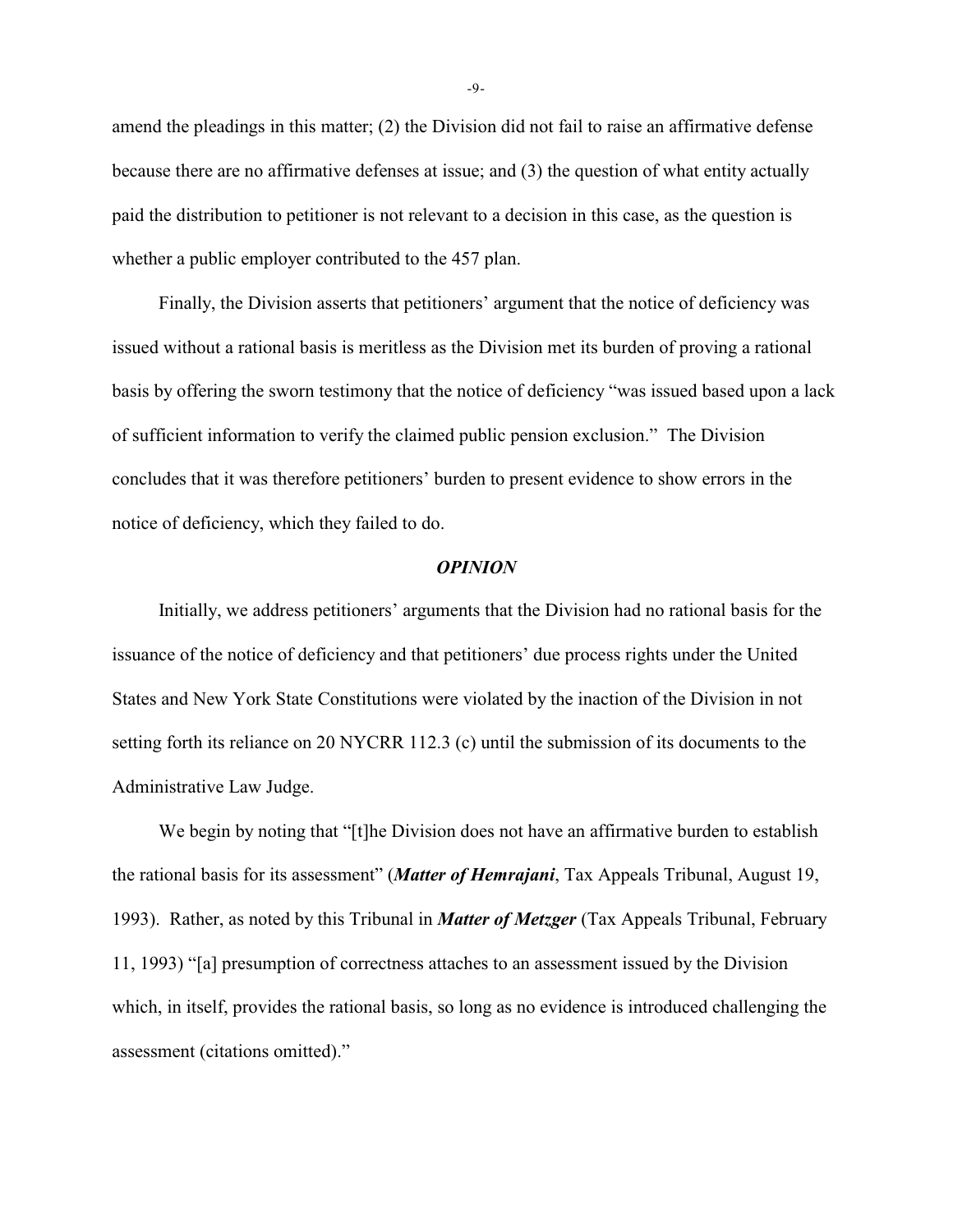The notice of deficiency issued by the Division stated that it was based upon the statement of proposed audit changes. The statement of proposed audit changes, in turn, set forth, as the reason for the proposed adjustment, that "[O]ur records indicate that your pension and annuity income distribution from Fascore Institutional Services does not qualify as a state, local or government pension and therefore cannot be fully excluded as a state, local or government [sic]." The basis of the notice of deficiency was the Division's interpretation of the statute and regulations as applied to the facts in this matter and was not based upon a traditional audit of books and records. Therefore, there was no evidence that petitioners could have introduced that would have shown that the notice of deficiency had no rational basis at the time of issuance (*see Matter of Brooklyn Navy Yard Cogeneration Partners, L.P.*, Tax Appeals Tribunal, May 9, 2006; *confirmed on other grounds* 46 AD3d 1247 [3d Dept 2007] *lv denied* 10 NY3d 706 [2008]). Accordingly, it must be found that a rational basis existed for the issuance of the notice of deficiency.

Furthermore, we conclude that petitioners were not prejudiced, nor were their rights to due process violated, by the Division's failure to enunciate its argument that the distribution did not qualify for the public pension subtraction because New York City did not contribute to the 457 plan as required by 20 NYCRR 112.3 (c) until the Division submitted its documents to the Administrative Law Judge.

Petitioners knew from the issuance of the statement of proposed audit changes that the Division was claiming that the distribution at issue did "not qualify as a state, local, or government pension and therefore cannot be fully excluded as [such]." It was then petitioners' burden to prove that they were entitled to the public pension subtraction by proving that it met each of the requirements set forth in Tax Law  $\S 612$  (c) (3) and the corresponding regulation 20

-10-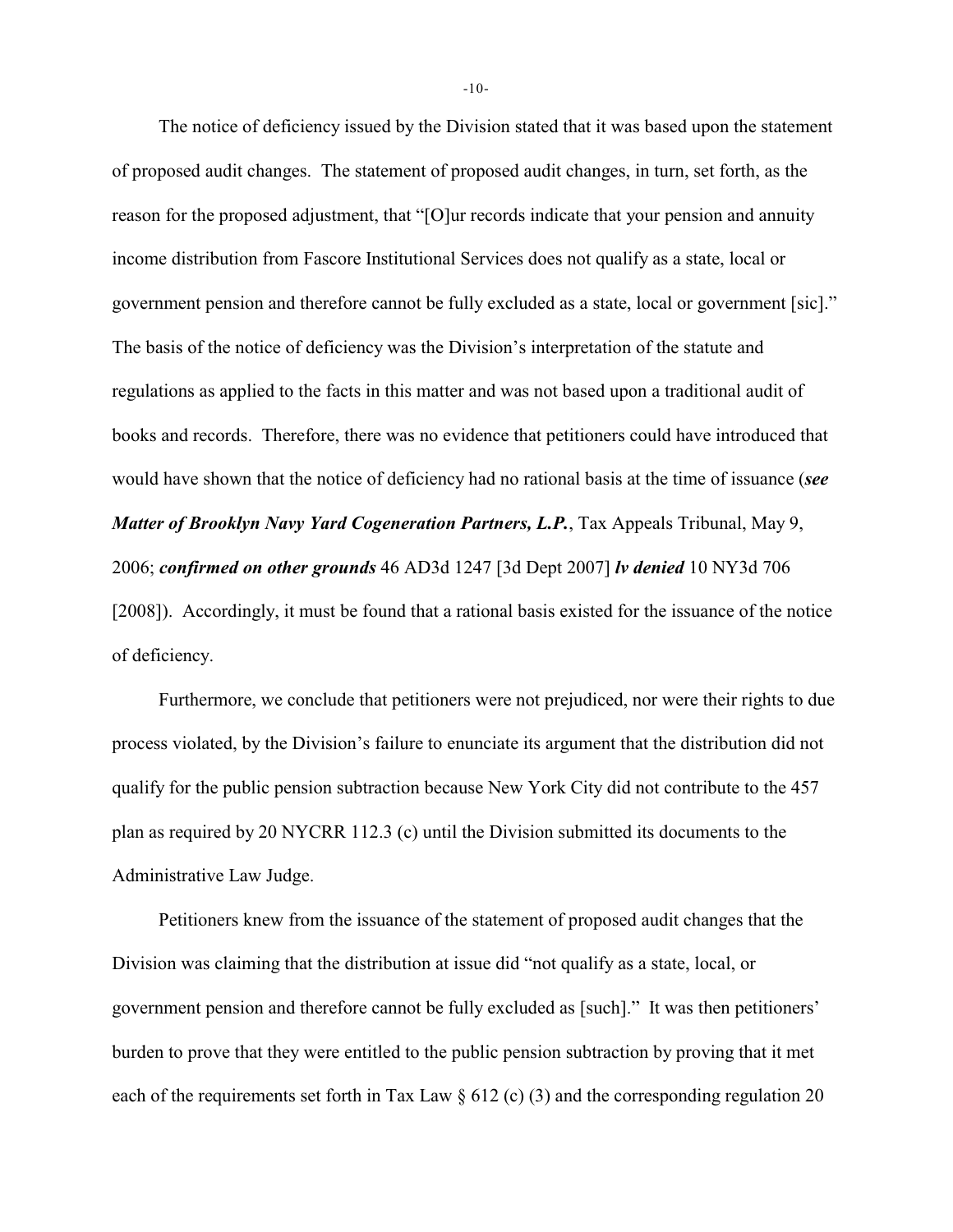NYCRR 112.3 (c). This is true regardless of the arguments set forth by the Division, provided there is an opportunity to respond to the Division's arguments (*see Matter of Brooklyn Navy*

*Yard Cogeneration Partners, L.P.* [It is a petitioner's burden to prove all elements of a claimed exemption and, as long as the petitioner has an opportunity to prepare for and address all of the Division's arguments, there is no denial of due process.])

This Tribunal does not condone the Division's refusal to address petitioners' arguments set forth in their response to the statement of proposed audit changes or petition, nor can we explain the Division's refusal to mention any statute in support of its position or even its own regulation in support of its notice of deficiency until the submission of documents to the Administrative Law Judge. However, petitioners did have an opportunity to respond to such arguments, and indeed did so in their arguments submitted to the Administrative Law Judge.

With regard to petitioners' additional arguments, we find that the Division's reliance on 20 NYCRR 112.3 (c) as set forth in its submission to the Administrative Law Judge presented neither a new issue nor an affirmative defense. We agree with the Administrative Law Judge that the Division thus presented only a new argument, which was not required to be set forth in the Division's answer, nor did it require an amendment to the pleadings.

Finally, the question remains as to whether the distribution at issue qualifies for the public pension subtraction provided for in Tax Law  $\S 612$  (c) (3) (i).

Article XVI, § 5 of the New York State Constitution provides that "[a]ll salaries, wages and other compensation, except pensions, paid to officers and employees of the state and its subdivisions and agencies shall be subject to taxation." In accordance with this constitutional provision, and as relevant hereto, Tax Law  $\S 612$  (c) (3) (i) allows for the calculation of New York adjusted gross income by reducing federal adjusted gross income by the amount of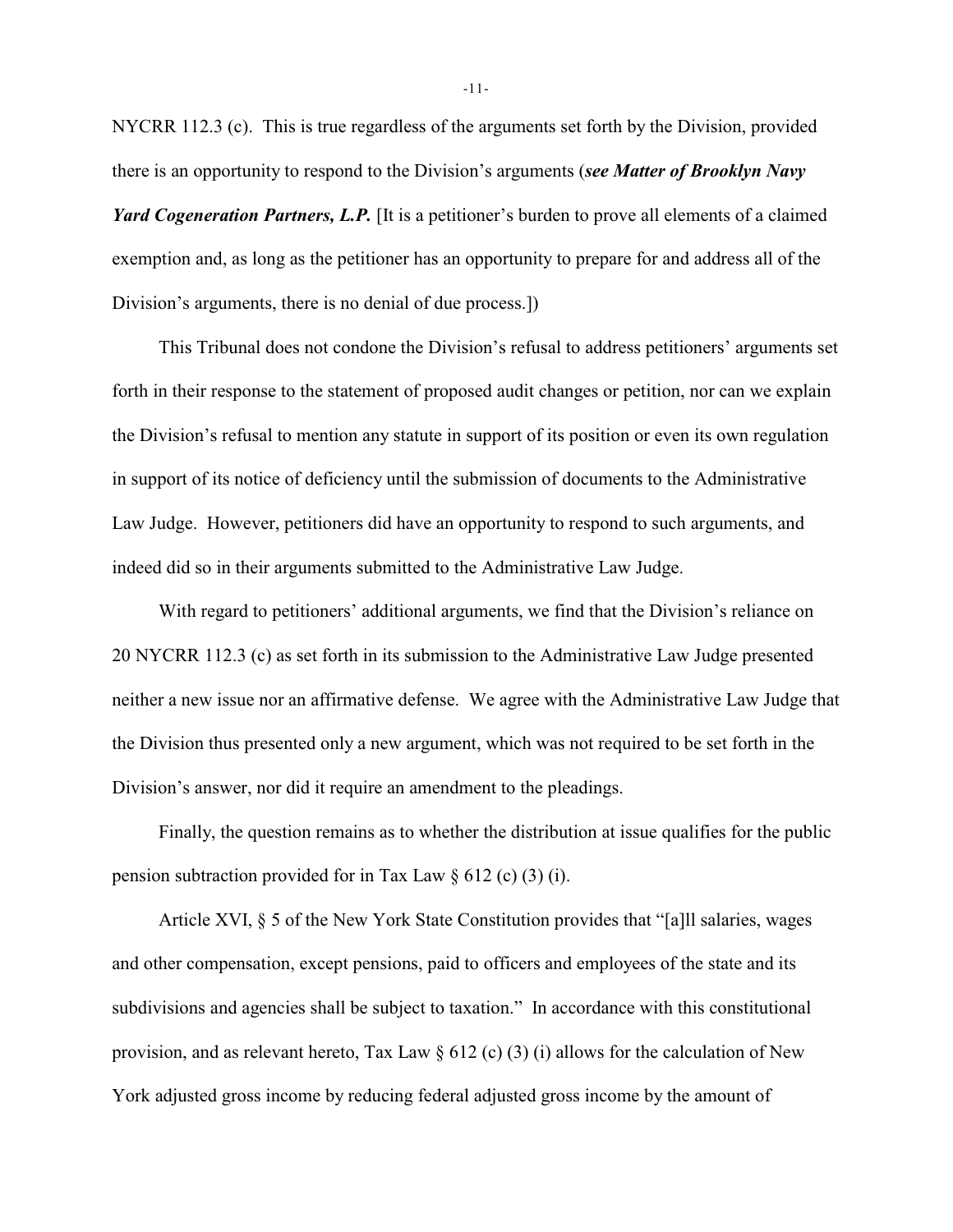pensions paid to employees of New York State and its subdivisions to the extent that such income was included in federal adjusted gross income.<sup>4</sup> The allowable reduction is further defined by regulation as only applicable to pensions and other retirement benefits that relate to services performed as a public employee and only where the benefit in question was actually contributed to, at least in part, by the State or its political subdivisions (20 NYCRR 112.3 [c]  $[1]$ ).

In determining whether the distribution fits into the constitutional, statutory and regulatory scheme set forth above, we note that the public pension subtraction is a type of tax exemption and, therefore, the rules of construction pertaining to exemptions are applicable (*Matter of Langlan*, Tax Appeals Tribunal, September 7, 1997). Exemption statutes must be strictly construed against the taxpayer (*see e.g. Matter of 677 New Loudon Corp. v State of N.Y. Tax Appeals Trib.*, 19 NY3d 1058 [2012], *rearg denied* 20 NY3d 1024 [2013] *cert denied* 571 US 952 [2013]). Moreover, petitioners must prove that the Division's interpretation herein is irrational and that their interpretation of the statute is the only reasonable construction (*see Matter of Brooklyn Navy Yard Cogeneration Partners, L.P.*). Nevertheless, construction of an exemption statute should not be so narrow as to defeat the provision's settled purpose (*Matter of Grace*, 37 NY2d 193, 196 [1975], *rearg denied* 37 NY2d 816 [1975], *lv denied* 338 NE2d 330 [1975]).

Tax Law § 612 (c) (3-a) provides for a separate modification for a pension or annuity not in excess of <sup>4</sup> \$20,000.00, received by an individual who has attained the age of 59  $\frac{1}{2}$  and is not otherwise excluded as a New York State or federal pension. This exclusion is not in issue, but is referenced in the Division's statement of proposed audit changes. Although the Division indicated that the distribution from petitioner's deferred compensation plan would otherwise qualify for this exclusion, petitioner had not yet attained age 59  $\frac{1}{2}$  when he received it. Thus, it has no applicability to this matter.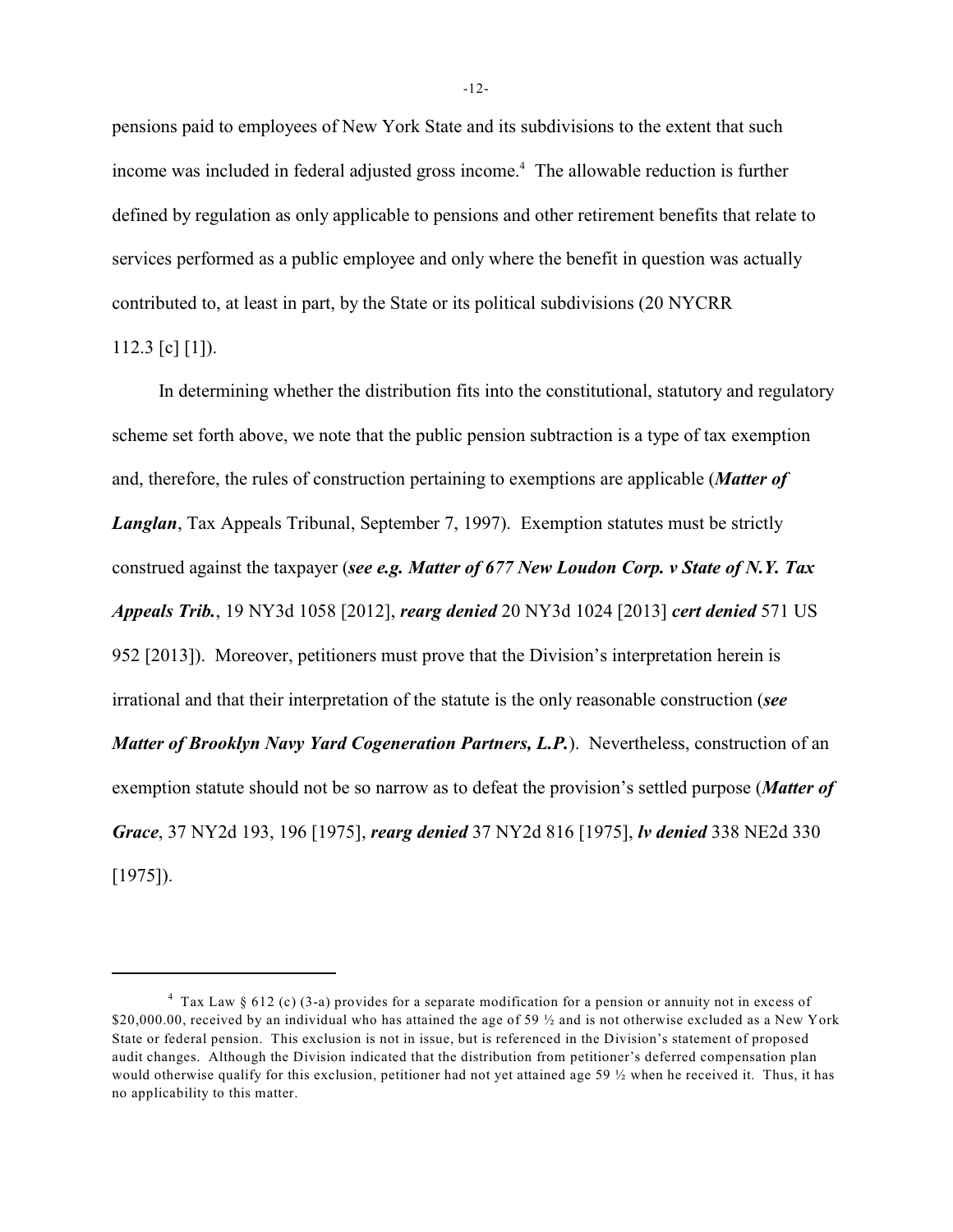As there is no doubt that petitioner had been a New York City employee, the only issue is whether the distribution was at least partially contributed to by New York City as required by 20 NYCRR 112.3 (c). Petitioners have neither argued that New York City contributed to the 457 plan nor presented any evidence that New York City contributed in any manner to the 457 plan. Rather, petitioners argue that IRC (26 USC) § 457 and TSB-M-02(9)I require the conclusion that petitioner's 457 plan is a pension plan and thus the public pension subtraction must be allowed. However, both 20 NYCRR 112.3 (c) and the technical services bulletin cited by petitioners make clear that there is a difference between a pension plan distribution eligible for a \$20,000.00 subtraction under Tax Law § 612 (c) (3-a) and a public pension eligible for a total subtraction under Tax Law  $\S 612$  (c) (3) (i). TSB-M-02(9)I explains that amendments to the IRC changed "the characterization of distributions from government section 457 deferred compensation plans" from wages to "pension or annuity payments." The bulletin goes on to explain the impact of this change by stating that for tax years beginning on or after January 1, 2002, distributions under a government deferred compensation plan would be qualified for the partial subtraction from federal adjusted gross income provided for under Tax Law § 612 (c) (3-a), thereby implying that such distributions would not be qualified for the total subtraction provided for by Tax Law § 612 (c) (3). Thus, TSB-M-02(9)(I), contrary to petitioners' arguments, provides support for the Division's position.

Petitioners' arguments with regard to the instructions for filing the 2011 New York State tax returns are also not helpful to petitioners. The instructions for line 26 begin by asking: "[D]id you receive a pension or other distribution from a NYS or local government pension plan or federal government pension plan? If No, go to line 27." The Administrative Law Judge found, and the Division argues on exception, that petitioner did not receive a distribution from a

-13-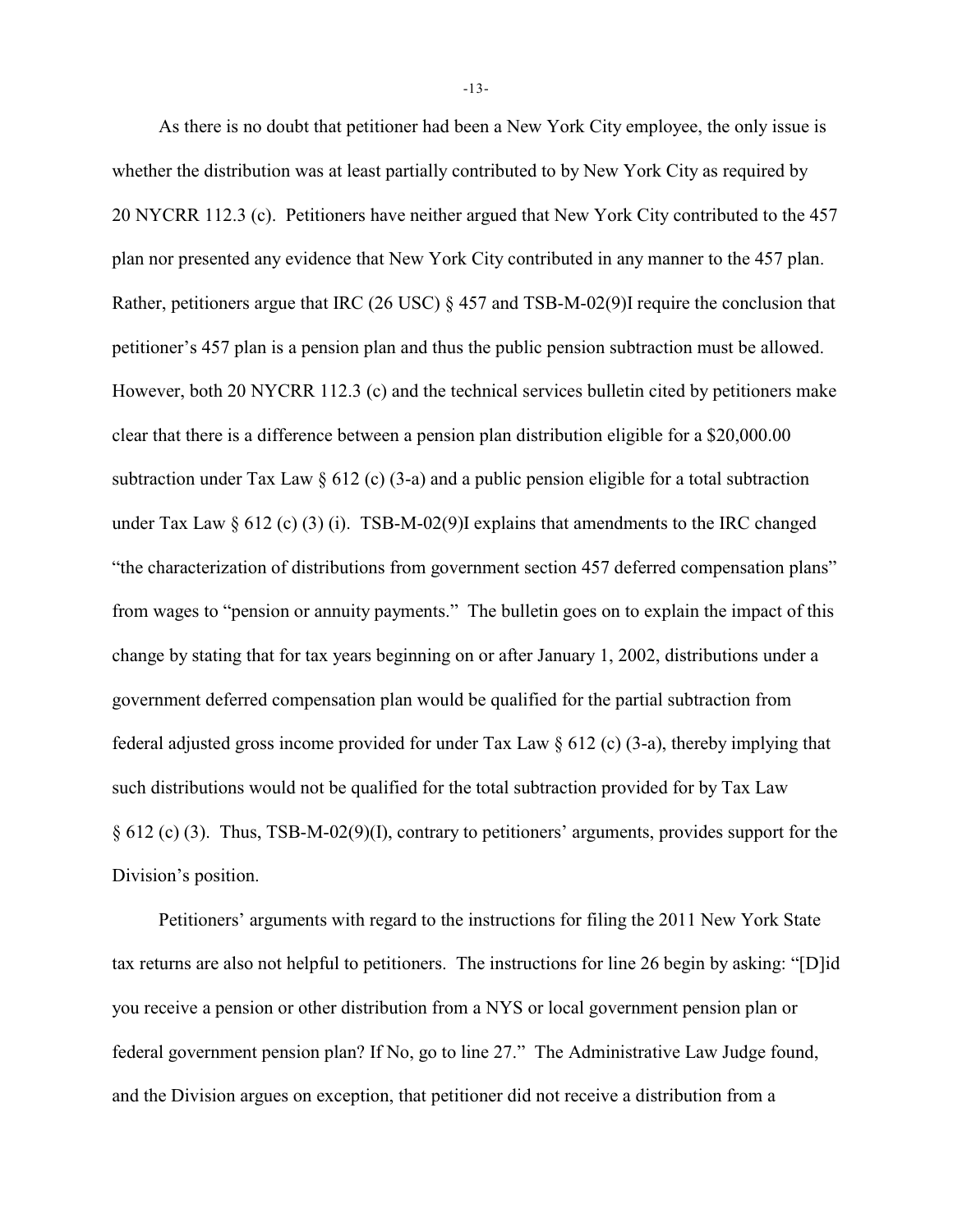government pension plan, as the 457 plan did not qualify as such. Thus, petitioners' inquiry regarding line 26 should have ended. Petitioners, however, continued to read the instructions and believed that they were entitled to the public pension subtraction based upon the wording of a note on what may not be subtracted, which included: "periodic distributions from government (IRC section 457) deferred compensation plans. However, these payments and distributions may qualify for the pension and annuity income exclusion described in the instructions for line 29." Thus, this instruction is consistent with TSB-M-02(9)(I). We agree with petitioners that the instructions are confusing in that there is an implication that a taxpayer could subtract a lumpsum distribution from a 457 plan. However, the constitutional, statutory and regulatory scheme providing for the public pension subtraction is not superceded by tax form instructions, much less unclear instructions.

Pursuant to the above discussion, we find that petitioners have not shown that their interpretation of the public pension subtraction is a reasonable interpretation, much less that it is the only reasonable interpretation. The distribution does not qualify for the public pension subtraction because the 457 plan was not contributed to by New York City in any part as required by the regulations.

While not mentioned by either party, we would be remiss not to address the decision of the Tribunal in *Matter of Langlan*, Tax Appeals Tribunal, September 7, 1997, a case dealing with a similar issue. In *Matter of Langlan*, the Tribunal invalidated a portion of 20 NYCRR former 116.3 (c) (1), which dealt with the public pension subtraction. The regulation limited the public pension subtraction to pensions paid by a "New York State or municipal retirement system plan" (*id.*). The Tribunal found that the plain language of Tax Law § 612 (c) (3) (i) did not specifically limit the public pension subtraction to public pensions actually "paid by a New York State or

-14-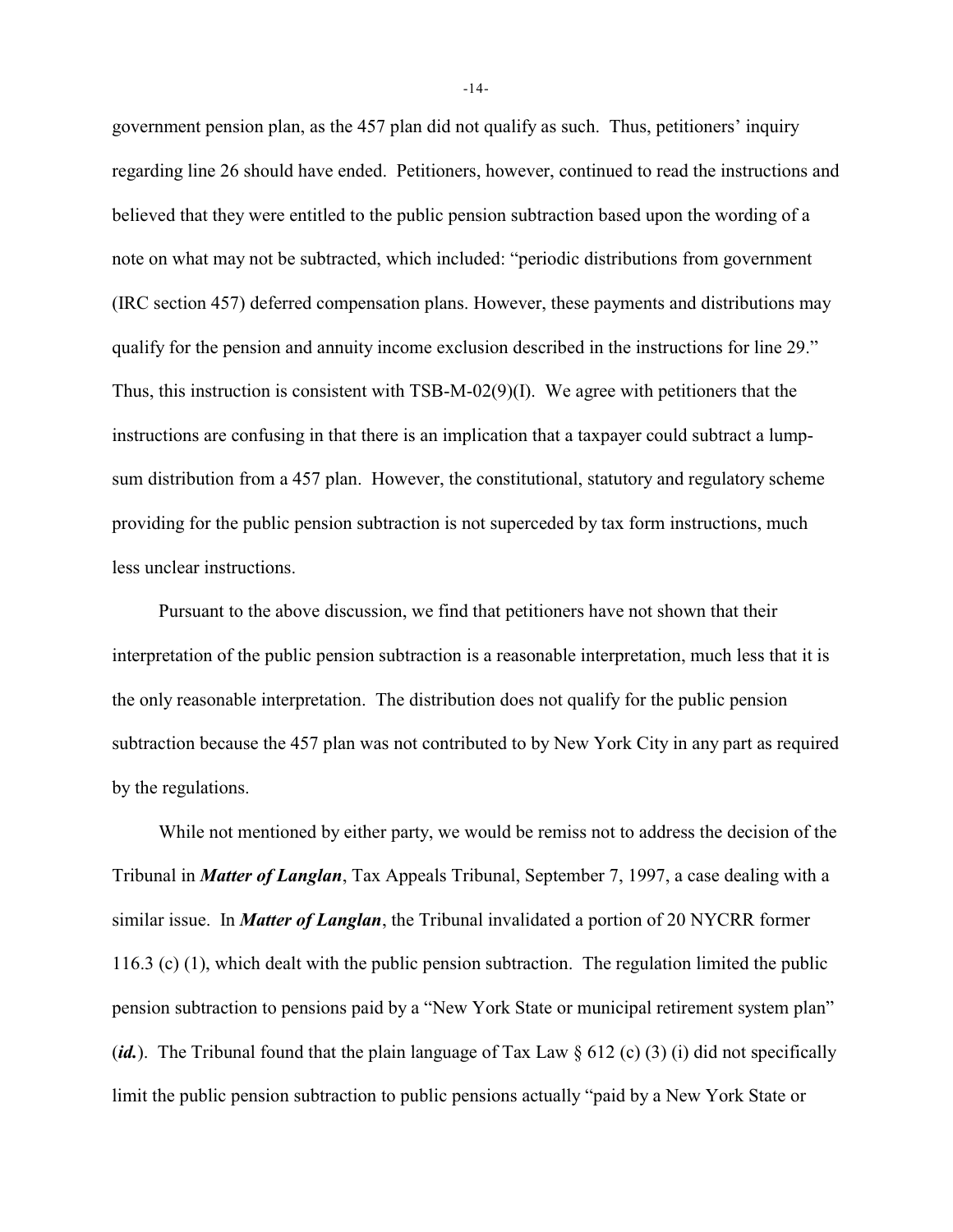municipal retirement system" (*id.*). The Tribunal concluded that the attempted addition of such a requirement was "out of harmony with the statute" and invalidated that portion of the regulation (*id.*).

The argument could be made that the same reasoning should apply here, as the language of Tax Law  $\S 612$  (c) (3) (i) does not limit the public pension subtraction to instances where a public entity actually contributed to a pension. However, based upon this Tribunal's interpretation of *Matter of Langlan*, we find that the portion of the current regulation at issue in this matter, the requirement that a pension be contributed to by a public employer in order to qualify for the public pension subtraction, is in harmony with the statute. 20 NYCRR 112.3 (c) does not add a requirement to Tax Law § 612 (c) (3) (i), but merely defines pension, as the word is used in the statute, to mean those pensions that are contributed to by public employers. We agree with the Administrative Law Judge that a regulation that further defines the type of pension that qualifies as a public pension is clearly within the authority of the Division to adopt and enforce (*see* Tax Law § 697 [a]). Additionally based upon *Matter of Langlan*, we have not addressed petitioners' arguments regarding what entity actually paid the distribution.

Accordingly it is ORDERED, ADJUDGED and DECREED that:

- 1. The exception of Charles and Diane Piscopo is denied;
- 2. The determination of the Administrative Law Judge is affirmed;
- 3. The petition of Charles and Diane Piscopo is denied; and
- 4. The notice of deficiency dated February 13, 2015 is sustained.

-15-